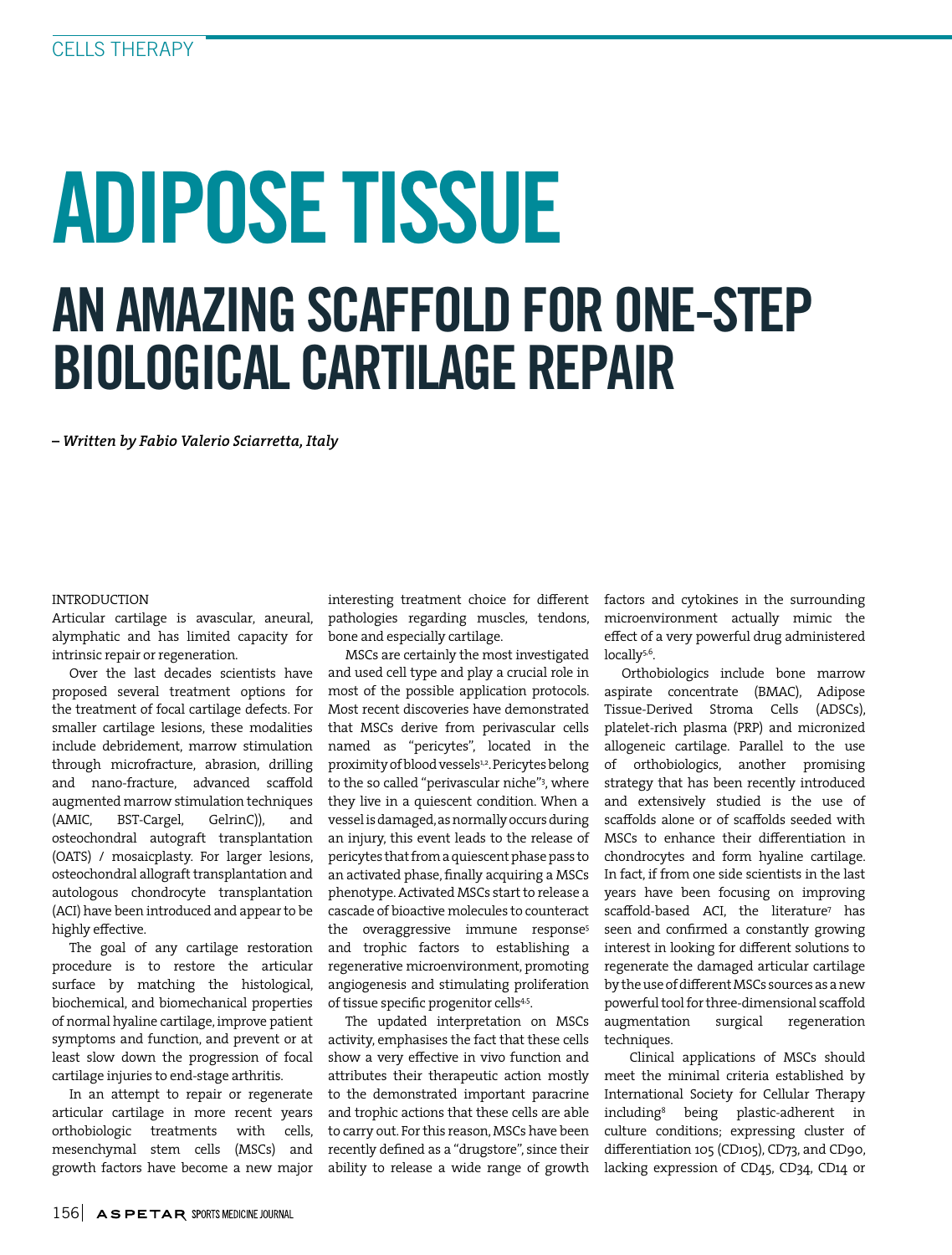CD11b, CD79 or CD19, and human leukocyte antigen-DR isotype (HLA-DR) surface molecules; and (3) possessing tri-lineage differentiation into osteoblasts, adipocytes and chondroblasts.<br>In Orthobiolo

Orthobiology, the innovative field of modern biomedical technology that provides biologic therapies for reconstructing damaged tissues, the utilised mesenchymal stem cells are in most cases obtained from bone marrow or adipose tissue.

In the past decade, adipose tissue has become a highly interesting source of adult stem cells for plastic surgery and regenerative medicine. More recently adipose tissue, that is provided of a consistent vasculature, has been progressively recognized as a smart source of these cells that can be easily collected in abundance with a lower invasiveness for the patient and fewer agerelated restrictions. Adipose tissue grafts and ADSCs can be isolated from the upper arm, medial thigh, buttocks, trochanteric region, superficial deep abdominal depots and infrapatellar fat pad.

Subcutaneous adipose tissue is up today the first choice for cell isolation because it is easily accessible via liposuction, is relatively abundant in many patients, can be harvested by a minimally invasive procedure and can be safely and effectively transplanted to either in autologous or allogeneic setting<sup>9-11</sup>. This type of tissue provides an abundant source of stromal vascular fraction (SVF) cells for immediate administration.

The SVF fraction contains multiple noncultured cell types, including preadipocytes, mesenchymal (MSCs) and endothelial progenitor cells (EPCs), fibroblasts, pericytes, and vascular smooth muscle cells. There are varieties of isolation systems commercially available for SVF isolation assuring a reproducible and consistent composition of heterogeneous cells $n+14}$ . Upon processing and administration, the adipose-derived SVF cells can differentiate into different tissue types, support neovascularization, replace cells and repair injured tissue.

 Each adipocyte is completely surrounded by a capillary system, thus explaining how the amount of MSCs in adipose tissue is five time higher than the bone marrow's one. The identification of the stroma and the possibility to use this stromal vascular fraction with its high prevalence of stem/ stromal cells for therapeutic uses, has made,



**Image:** Illustration.

as said, the adipose tissue a suitable source for clinical applications.

Adipose tissue contains, in fact, a great number of stem cells (ADSCs), 500-fold greater than BM-MSCs. ADSCs represent a population of adult MSCs able to self-renew and multipotentially differentiate into adipocytes, chondrocytes, myocytes, osteoblasts, and play a key role in reconstructive or tissue engineering medicine, alone or in combination with biomaterials, growth factors or different types of scaffolds. According to published studies, cartilage repair with scaffold augmentation has improved clinical outcomes, radiological fill, and histological repair compared with microfracture alone. In particular, already in 2017, Pot et al<sup>15</sup> in a systematic review and meta-analysis on cellular and cellular scaffolds concluded that cartilage regeneration using ADSCs-seeded scaffolds improved regeneration compared to acellular scaffolds.

Collagen is one of the major components of cartilage ECM, and collagen-based scaffolds have been proven capable of retaining MSCs, providing high biocompatibility and a chondrogenic environment thus supporting functional cartilage regeneration. In particular collagen materials have been proven to provide a proper environment for cell invasion, facilitating cell colonisation through the pores of the material and finally enhancing chondrocytes differentiation. Thus, MSCs present in collagen scaffolds can maintain a chondrocyte phenotype in chondrogenic culture conditions and produce new collagen.

Cartilage defects repair by ADSCs has begun after that, in 2001 and 2002, Zuk et al9,10 have been able to identify the processed lipoaspirates cells (PLA) and confirmed their ability, like MSCs, to differentiate toward chondrogenic lineages. The authors, in fact, proved that PLA cells were able to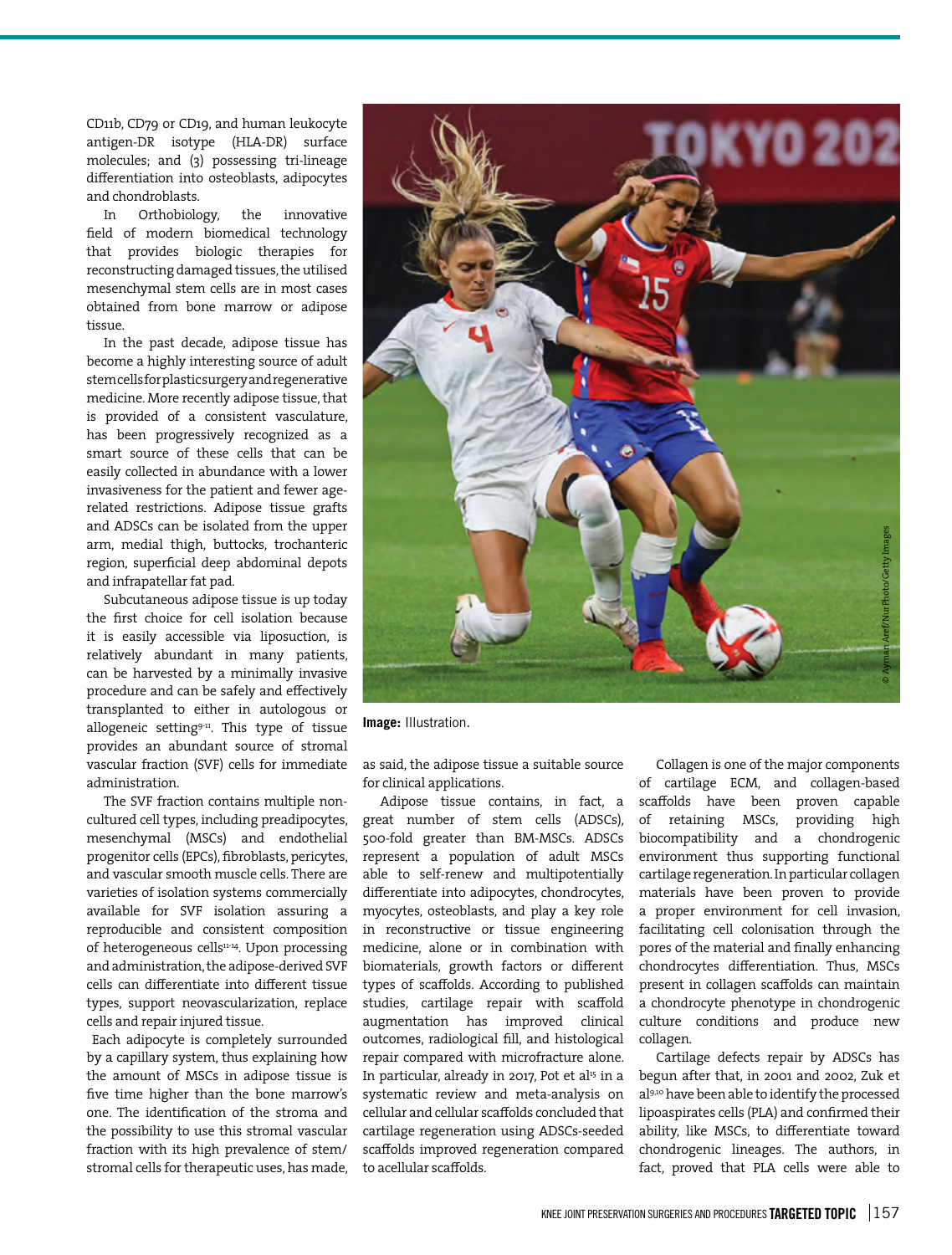# CELLS THERAPY

express a unique set of CD markers, could synthetize cartilaginous matrix and express chondrogenic lineage genes.

Cell separation with minimal manipulation exploits mechanical steps, such as centrifugation, pressure, filtration and micro-fragmentation to separate cells from adipose tissue. Different closed systems based on these minimal manipulation technologies have been developed to harvest, concentrate and transfer the patient's own adipose tissue in the clinical setting meeting the strict regulations on MSCs use<sup>16-21</sup>.

Nowadays, the literature has confirmed the good results obtained with ADSCs both as intra-articular injections in the hip and the knee as OA treatment and as orthobiologic complex scaffold reconstruction surgeries.

We personally developed the so-called LIPO-AMIC procedure<sup>22</sup>, where the cartilage defect is, in the same operating procedure, subjected to careful debridement, accurate microfractures and finally collagen membrane coverage arthroplasty, where the especially studied 3Dmatrix bi-layer scaffold is carefully cut to the same size and shape of the defect to be treated and soaked for 10-15 minutes in the microfragmented adipose tissue transfer graft containing ADSCs and the stromal vascular fraction. To obtain the adipose tissue graft, a small quantity of lipoaspirate (about 50-80 ml), obtained from the abdomen adipose tissue reservoir, is treated in a closed system through a dedicated single-use kit available on the market for suction and subsequent processing (filtration and microfragmentation) and adipose tissue grafting, based on the mechanical disruption of the sample that enables to discard oil and debris and maintain cells niche and secretome and forward the graft in a syringe ready for use.

The LIPO-AMIC technique has been used for the treatment of knee symptomatic degree III and IV focal cartilage defects according to the classification of the International Cartilage Regeneration and Joint Preservation Society (ICRS) greater than 1 cm² in size (mean lesion size, 3,1 cm²) and affecting the femoral condyles, medial or lateral, or the retrosurface of the patella or the femoral trochlea.

#### DETAILS OF SURGICAL TECHNIQUE

The patient undergoes one-step biological resurfacing procedure using microfractures, adipose tissue graft, ADSCs and collagen



Figure 1: Large full thickness osteochondral defect of the articular surface of the patella.



**Figure 2:** Creation of an exact figure of the full thickness osteochondral defect through the sterile aluminium template provided in the collagen membrane kit that will be used for the repair.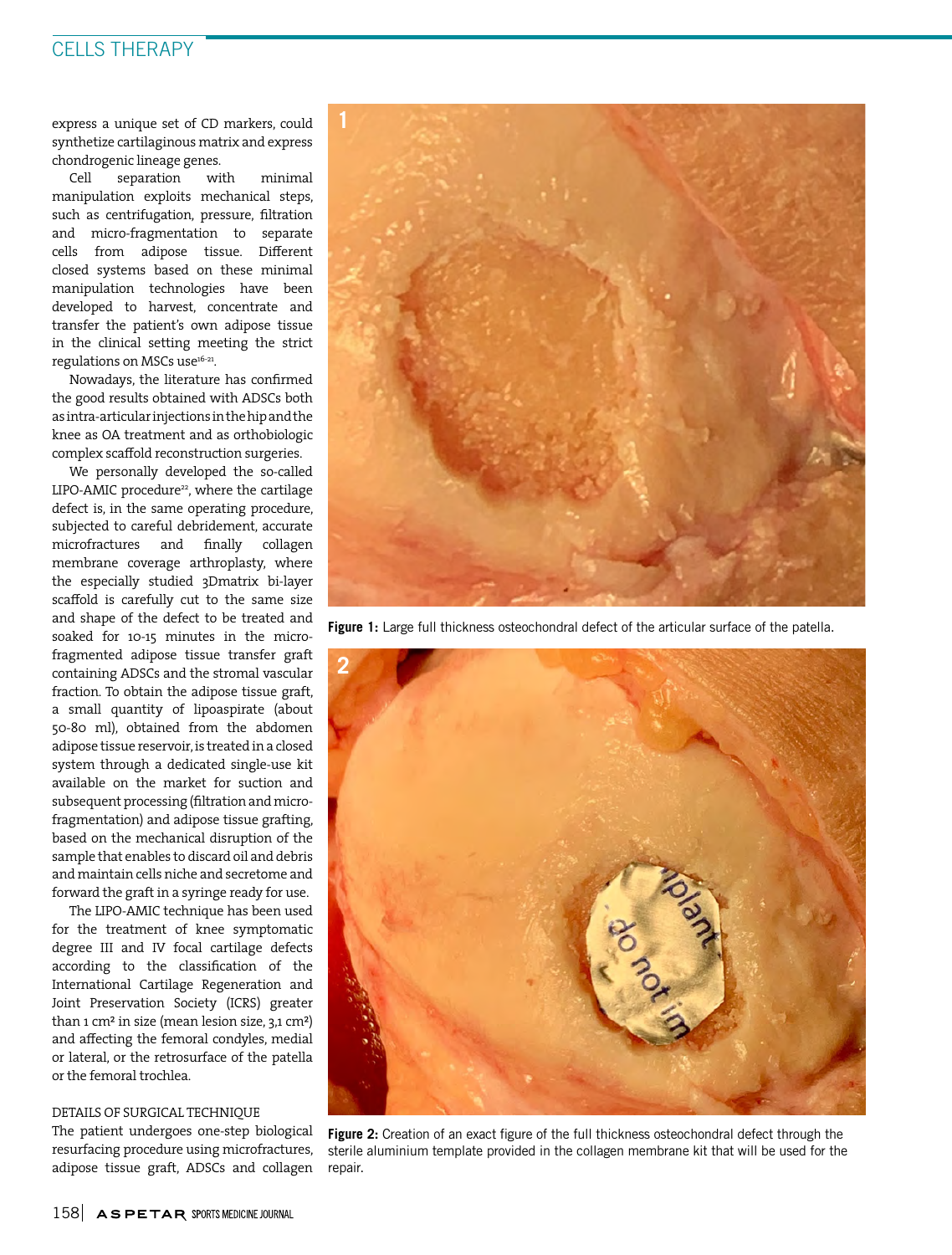

**Figure 3:** Biologic resurfacing arthroplasty of full thickness osteochondral defect of the articular surface of the patella by collagen membrane augmented with adipose tissue graft and ADSCs withdrawn form subcutaneous adipose tissue of the abdomen.

membrane coverage of full-thickness defect following arthroscopic confirmation of the presence of a defect suitable for such treatment (Figure 1).

All surgical procedures are performed in a single surgical step, under loco-regional anesthesia and after routine preparation of the sterile operating field.

The first phase of the procedure involves performing a normal diagnostic arthroscopic examination through the anteromedial and antero-lateral standard portals to confirm magnetic resonance imaging findings with respect to location and size of the lesions. During this phase, all the compartments of the knee are inspected, including the suprapatellar pouch, the medial and the lateral gutters, the patellofemoral joint, the intercondylar notch and the central pivot, the medial and lateral compartments, with particular probing and rating of the cartilage lining of the femoral condyles and the posterior horns of the medial and lateral menisci. Completed the diagnostic stage, which also ensures the site, the extent and depth of the chondral or osteochondral defect, the associated meniscal or synovial

pathologies are treated during the standard arthroscopic surgical procedure.

Subsequently, under local anesthesia of the abdomen, after infiltration of Klein's solution, 50-80 ml of lipoaspirate are extracted by the simple method of lipoaspiration from the periumbilical adipose tissue, using the Lipogems® dedicated disposable kit available on the market for the suction and subsequent processing (filtration and microfragmentation) and grafting of adipose tissue, for the use of which we follow the instructions provided by the manufacturer. This device progressively reduces the size of the adipose tissue clusters, at the same time eliminating blood residues and oily substances with pro-inflammatory capacities, minimizing, thanks to the carrying out of the whole process inside physiological solution, the risks of damaging the mesenchymal stem cells.

Once the adipose graft harvesting process has been completed, the following step of the surgery is the repair of the focal chondral or osteochondral defect. Identified the full thickness cartilage defect, a thorough

and extensive debridement of the defect is completed. At this stage, it is extremely important to focus in removing all the damaged and / or unstable cartilage till reaching the surrounding healthy cartilage tissue, creating solid and net margins. For this manouver, generally, straight or curve curettes, specific designed chondrotomes and an arthroscopic full radius cutter are used to carefully remove the cartilage degenerated or only partially still connected at the defect's edges. It is important to take care to remove always the calcified cartilage layer with a curette, also taking the utmost care in not to trespassing the subchondral plate.

Once completed the debridement and the careful grooming of the cartilage defect, the defect is measured and an exact figure is created through the sterile aluminum template provided in the collagen membrane kit that will be used for the repair of the full thickness cartilage defect (Figure 2). Thus, the exact imprint of the defect is cut out. Always remember to identify the side of the template, and then of the membrane, which will be placed in contact with the defect, in order to avoid obtaining a membrane of the wrong shape to apply on the defect. This same template will then used to prepare the scaffold used for the biological resurfacing.

While the cut membrane is soaked in the adipose tissue graft, we perform the microfractures in the subchondral bed of the lesion, using different angled drills, until reaching the subchondral bone. The microfractures are performed starting from the periphery of the defect proceeding concentrically toward the center of the defect itself, keeping a distance of 3-4 mm. between a perforation and the other and placing the utmost care in avoiding the convergence of a perforation in the other. Once reached the appropriate depth, typically 2-4 mm., leaking of some droplets of blood or fat is seen, which confirms the proper execution of the technique. After finishing the microfractures and verified to have penetrated the entire defect, it is important to carefully remove all the produced debris.

Completed the microfractures, the Chondro-Gide® collagen bilayer membrane is cut so that it has exactly the size and shape of the shape previously prepared. Once cut, the dry membrane is laid on the defect in order to make sure the size is perfect, even